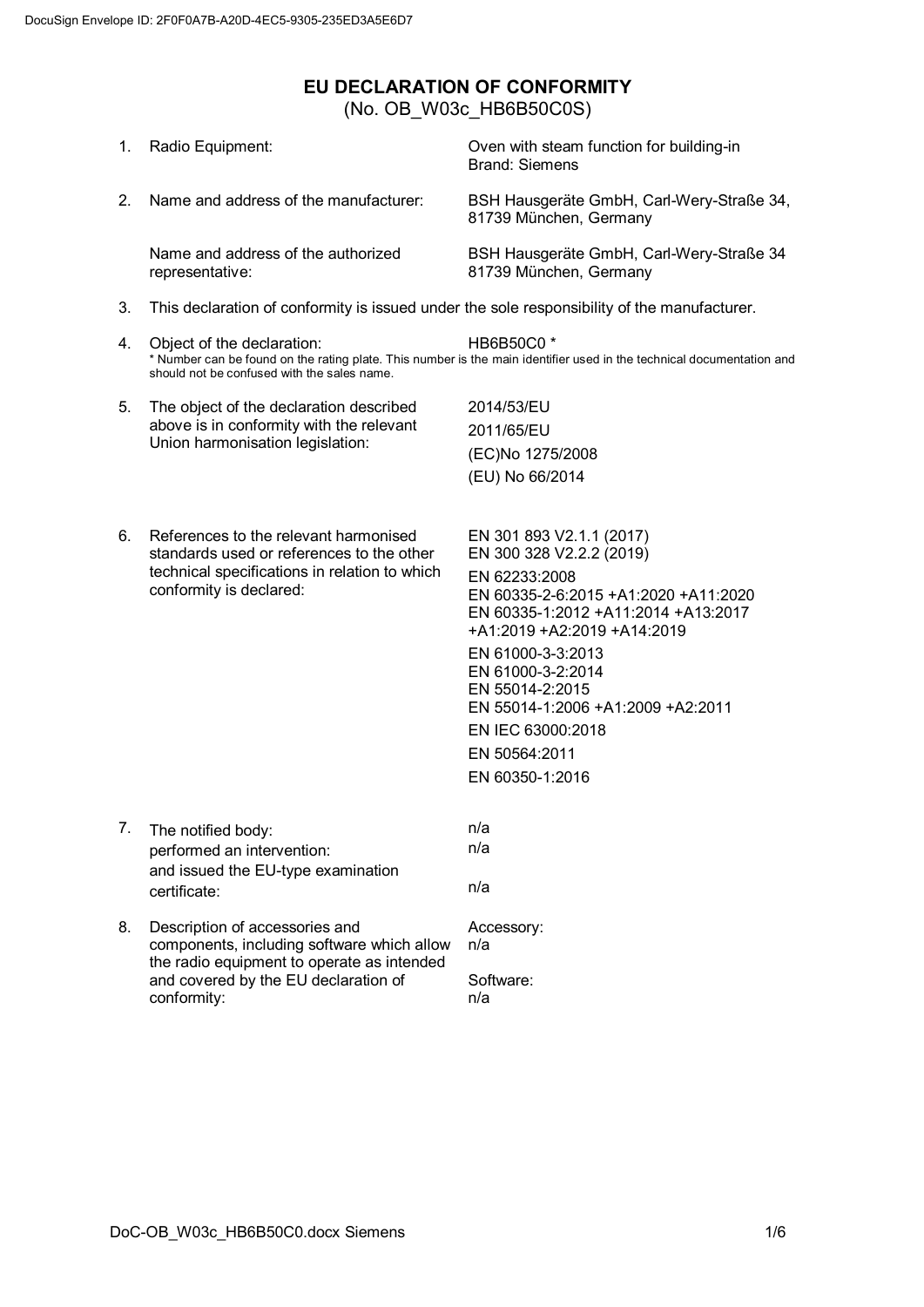9. Additional information: Method for testing in accordance with EN 55014-1 clause 4.1.2.3. Manufacturer's choice concerning emission testing 30 – 1.000 MHz: absorbing clamp measurement 30 - 300 MHz; FAR measurement 300 – 1000 MHz ; 3m

DocuSigned by:  $V.t. \triangle$ 



Name: Frank Wirsing Function: Head of Development GDE-OVB **Date of signature 07.09.2021 Date of signature 02.09.2021**

Name:Thomas Modestou Function: Head of Quality Management SBt-QM<br>Date of signature 02.09.2021

Place and date of issue: Bretten, see date of last signature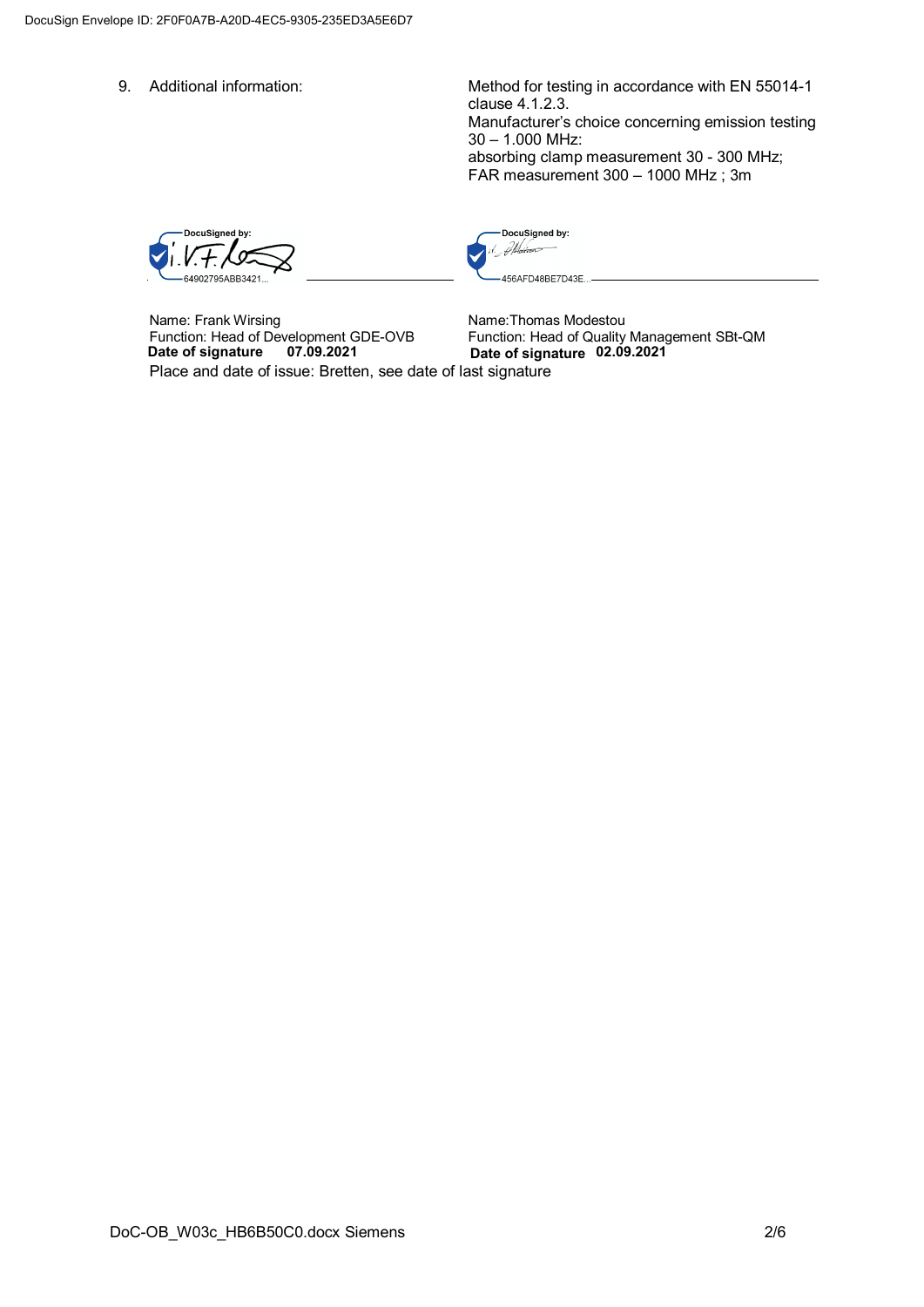## **Translations**

|          | <b>CS</b><br>BG<br>ES                                                                                                                                                                                                                                |                                                                                                                                                                                                                                                        | DA<br>DE<br>ET                                                                                                                                                                            |                                                                                                                                                                                                                    |                                                                                                                                                                                                                                                        |                                                                                                                                                                                                         |
|----------|------------------------------------------------------------------------------------------------------------------------------------------------------------------------------------------------------------------------------------------------------|--------------------------------------------------------------------------------------------------------------------------------------------------------------------------------------------------------------------------------------------------------|-------------------------------------------------------------------------------------------------------------------------------------------------------------------------------------------|--------------------------------------------------------------------------------------------------------------------------------------------------------------------------------------------------------------------|--------------------------------------------------------------------------------------------------------------------------------------------------------------------------------------------------------------------------------------------------------|---------------------------------------------------------------------------------------------------------------------------------------------------------------------------------------------------------|
| 1.       | Радиосъоръжение:                                                                                                                                                                                                                                     | Equipo<br>radioeléctrico:                                                                                                                                                                                                                              | Rádiové zařízení:                                                                                                                                                                         | Radioudstyr:                                                                                                                                                                                                       | Funkanlage:                                                                                                                                                                                                                                            | Raadioseade:                                                                                                                                                                                            |
| 2.       | Име и адрес на<br>производителя:<br>Име и адрес на<br>упълномощеня                                                                                                                                                                                   | Nombre y dirección<br>del fabricante o de<br>su representante<br>autorizado:                                                                                                                                                                           | Jméno a adresa<br>výrobce nebo jeho<br>zplnomocněného<br>zástupce:                                                                                                                        | Navn og adresse på<br>fabrikanten<br>eller dennes<br>bemyndigede<br>repræsentant:                                                                                                                                  | Name und Anschrift<br>des Herstellers:<br>Name und Anschrift<br>des<br>Bevollmächtigten:                                                                                                                                                               | Tootja nimi ja<br>aadress:<br>Volitatud esindaja<br>nimi ja aadress:                                                                                                                                    |
| 3.       | представител:<br>Настоящата<br>декларация за<br>съответствие е<br>издадена на<br>отговорността на<br>производителя:                                                                                                                                  | La presente<br>declaración de<br>conformidad<br>se expide bajo la<br>exclusiva<br>responsabilidad del<br>fabricante.                                                                                                                                   | Toto prohlášení o<br>shodě se vydává na<br>výhradní<br>odpovědnost<br>výrobce.                                                                                                            | Denne<br>overensstemmelses<br>erklæring udstedes<br>på fabrikantens<br>ansvar.                                                                                                                                     | Die alleinige<br>Verantwortung für<br>die Ausstellung<br>dieser<br>Konformitätserkläru<br>ng trägt der<br>Hersteller.                                                                                                                                  | Käesolev<br>vastavusdeklaratsio<br>on on välja antud<br>tootja<br>ainuvastutusel.                                                                                                                       |
| 4.       | Предмет на<br>декларацията:                                                                                                                                                                                                                          | Objeto de la<br>declaración:                                                                                                                                                                                                                           | Předmět prohlášení:                                                                                                                                                                       | Erklæringens<br>qenstand:                                                                                                                                                                                          | Gegenstand der<br>Erklärung:                                                                                                                                                                                                                           | Deklareeritav toode:                                                                                                                                                                                    |
| $\star$  | Номерът може да<br>се намери на<br>табелката с данни<br>на уреда. Този<br>номер е основният<br>идентификатор,<br>използван в<br>техническата<br>документация, и<br>не трябва да се<br>бърка с името на<br>търговската марка.                         | El número se puede<br>encontrar en la<br>placa de<br>características. Este<br>número es el<br>identificador<br>principal utilizado<br>en la<br>documentación<br>técnica y no debe<br>confundirse con el<br>nombre de venta.                            | Číslo je uvedeno na<br>typovém štítku. Toto<br>číslo je hlavním<br>indetifikátorem<br>použitým v<br>technické<br>dokumentaci a<br>nelze ho zaměňovat<br>s obchodním<br>názvem.            | Nummer kan findes<br>på typeskiltet. Dette<br>nummer er<br>hovedidentifikatoren<br>som bruges i den<br>tekniske<br>dokumentation og<br>bør ikke forveksles<br>med salgsnavnet.                                     | Die Nummer<br>befindet sich auf<br>dem Typenschild.<br>Diese Nummer ist<br>die Hauptkennung,<br>die in der<br>technischen<br>Dokumentation<br>benutzt wird und<br>sollte nicht mit der<br>Verkaufsbezeichnu<br>ng verwechselt<br>werden.               | Number on kantud<br>nimeplaadile.<br>Number on<br>peamine tunnus,<br>mida kasutatakse<br>tehnilises<br>dokumentatsioonis<br>ning seda ei tohi<br>segi ajada<br>müüginimetusega.                         |
| 5.       | Предметът на<br>декларацията,<br>описан по-горе,<br>отговаря на<br>съответното<br>законодателство<br>на<br>Съюза за<br>хармонизация:                                                                                                                 | El objeto de la<br>declaración<br>descrito<br>anteriormente es<br>conforme con la<br>legislación de<br>armonización<br>pertinente<br>de la Unión:                                                                                                      | Výše popsaný<br>předmět prohlášení<br>je ve shodě s<br>příslušnými<br>harmonizovanými<br>právními předpisy<br>Unie:                                                                       | Genstanden for<br>erklæringen, som<br>beskrevet ovenfor,<br>er i overensst<br>emmelse med den<br>relevante<br>EU-<br>harmoniseringslovgi<br>vning:                                                                 | Der oben<br>beschriebene<br>Gegenstand<br>der Erklärung<br>erfüllt die<br>einschlägigen<br>Harmonisierungsrec<br>htsvorschriften der<br>Union:                                                                                                         | Ülalkirjeldatud<br>deklareeritav toode<br>on kooskõlas<br>asjakohaste liidu<br>ühtlustamisõigusakti<br>dega:                                                                                            |
| 6.       | Позоваване на<br>използваните<br>хармонизирани<br>стандарти или<br>позоваване на<br>други технически<br>спецификации, по<br>отношение на<br>които се<br>декларира<br>съответствието:                                                                 | Referencias a las<br>normas<br>armonizadas<br>pertinentes<br>utilizadas o<br>referencias<br>a las otras<br>especificaciones<br>técnicas en relación<br>con las cuales se<br>declara<br>la conformidad:                                                 | Odkazy na<br>příslušné<br>harmonizované<br>normy, které byly<br>použity, nebo na<br>jiné technické<br>specifikace, na<br>jejichž základě se<br>shoda prohlašuje:                          | Henvisninger til de<br>relevante<br>anvendte<br>harmoniserede<br>standarder eller<br>henvisning<br>er til de andre<br>tekniske<br>specifikationer, som<br>der erklæres<br>overensstemmelse<br>med:                 | Angabe der<br>einschlägigen<br>harmonisierten<br>Normen, die<br>zugrunde gelegt<br>wurden, oder<br>Angabe der<br>anderen<br>technischen<br>Spezifikatio<br>nen, bezüglich<br>derer die<br>Konformität erklärt<br>wird:                                 | Viited kasutatud<br>ühtlustatud<br>standarditele või<br>viited muudele<br>tehnilistele<br>tingimustele, millele<br>vastavust<br>deklareeritakse:                                                        |
| 7.       | Нотифицираният<br>орган<br>(наименование,<br>номер)<br>извърши<br>(описание на<br>извършеното)<br>и издаде<br>сертификата за ЕС<br>изследване на<br>типа:                                                                                            | El organismo<br>notificado<br>(nombre,<br>número)  ha<br>efectuado<br>(descripción<br>de la<br>intervención)  y<br>expedido<br>el certificado de<br>examen UE de<br>tipo:                                                                              | Oznámený subjekt<br>(název, číslo)<br>provedl  (popis<br>opatření)  a<br>vydal certifikát<br>EU přezkoušení<br>typu:                                                                      | Det bemyndigede<br>organ  (navn,<br>nummer) har<br>foretaget<br>(beskrivelse af<br>aktiviteten)  og<br>udstedt EU-<br>typeafprøvningsatte<br>st:                                                                   | Die notifizierte<br>Stelle  (Name,<br>Kennnummer) hat<br>(Beschreibung<br>ihrer Mitwirkung)<br>und folgende EU-<br>Baumusterprüfbesc<br>heinigung<br>ausgestellt:                                                                                      | Teavitatud asutus<br>$(nimi, number)$<br>teostas  (tegevuse<br>kirjeldus)<br>ja andis välja ELi<br>tüübihindamistõendi<br>$\mathbb{Z}_{\geq 0}$                                                         |
| 8.<br>9. | Описание на<br>принадлежностите<br>и компонентите,<br>включително<br>софтуер, които<br>позволяват на<br>радиосъоръжение<br>TO<br>да работи по<br>предназначение и<br>КОИТО<br>са обхванати от<br>ЕС декларацията<br>за съответствие:<br>Допълнителна | Descripción de los<br>accesorios y<br>componentes,<br>incluido<br>el software, que<br>permiten que el<br>equipo<br>radioeléctrico<br>funcione como<br>estaba<br>previsto y esté<br>amparado por la<br>declaración UE de<br>conformidad:<br>Información | Popis příslušenství<br>a součástí, včetně<br>softwaru, které<br>umožňují<br>zamýšlené<br>fungování<br>rádiového zařízení v<br>souladu s EU<br>prohlášením o<br>shodě:<br>Další informace: | beskrivelse af<br>tilbehør<br>og komponenter,<br>herunder software,<br>som får<br>radioudstyret til at<br>fungere efter<br>hensigten og er<br>dækket<br>af EU-<br>overensstemmelses<br>erklæringen:<br>Supplerende | Beschreibung des<br>Zubehörs<br>und der<br>Bestandteile<br>einschließlich<br>Software,<br>die den<br>bestimmungsgemä<br>ßen Betrieb der<br>Funkanlage<br>ermöglichen und<br>von der EU-<br>Konformitätserkläru<br>ng erfasst werden:<br>Zusatzangaben: | Selliste tarvikute ja<br>osade, samuti<br>tarkvara kirjeldus,<br>mis võimaldavad<br>raadioseadet<br>kasutada<br>ettenähtud otstarbel<br>ja kooskõlas Eli<br>vastavusdeklaratsio<br>oniga:<br>Lisateave: |
|          | информация:                                                                                                                                                                                                                                          | adicional:                                                                                                                                                                                                                                             |                                                                                                                                                                                           | oplysninger:                                                                                                                                                                                                       |                                                                                                                                                                                                                                                        |                                                                                                                                                                                                         |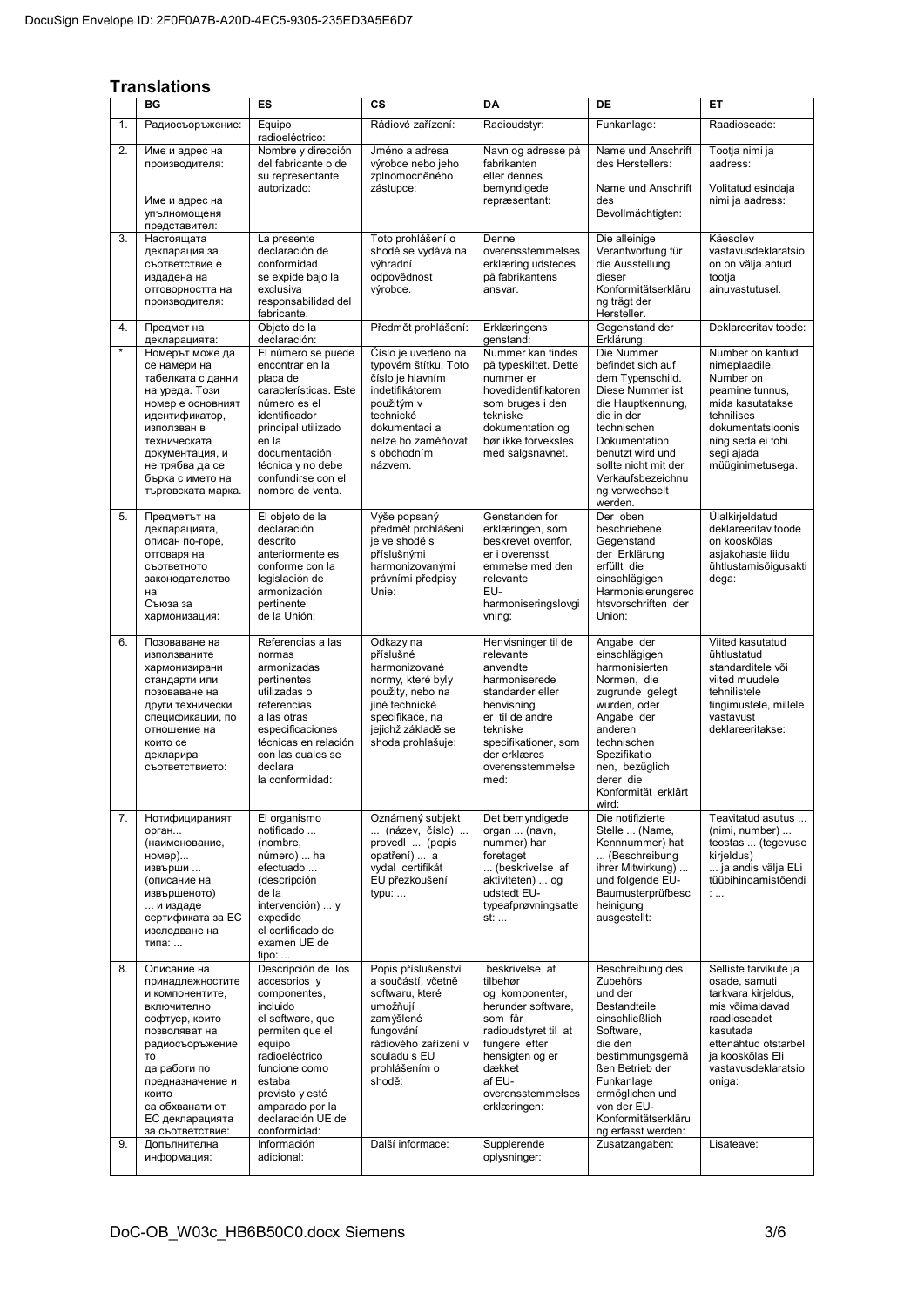|               | <b>EL</b>                                                                                                                                                                                                                                                    | <b>FR</b>                                                                                                                                                                                                                                                        | <b>HR</b>                                                                                                                                                                                | IT                                                                                                                                                                                                                                                       | LV                                                                                                                                                                                                                     | LT                                                                                                                                                                                                                    |
|---------------|--------------------------------------------------------------------------------------------------------------------------------------------------------------------------------------------------------------------------------------------------------------|------------------------------------------------------------------------------------------------------------------------------------------------------------------------------------------------------------------------------------------------------------------|------------------------------------------------------------------------------------------------------------------------------------------------------------------------------------------|----------------------------------------------------------------------------------------------------------------------------------------------------------------------------------------------------------------------------------------------------------|------------------------------------------------------------------------------------------------------------------------------------------------------------------------------------------------------------------------|-----------------------------------------------------------------------------------------------------------------------------------------------------------------------------------------------------------------------|
| 1.            | Ραδιοεξοπλισμός:                                                                                                                                                                                                                                             | Équipement<br>radioélectrique:                                                                                                                                                                                                                                   | Radijska oprema:                                                                                                                                                                         | Apparecchiatura<br>radio:                                                                                                                                                                                                                                | Radioiekārta:                                                                                                                                                                                                          | Radijo įrenginys:                                                                                                                                                                                                     |
| 2.            | Όνομα και<br>διεύθυνση του<br>κατασκευαστή<br>ή του<br>εξουσιοδοτημένου<br>αντιπροσώπου<br>:UOT                                                                                                                                                              | Nom et adresse du<br>fabricant ou de son<br>mandataire:                                                                                                                                                                                                          | Ime i adresa<br>proizvođača:<br>Ime i adresa<br>ovlaštenog<br>zastupnika:                                                                                                                | Nome e indirizzo<br>del fabbricante / del<br>suo rappresentante<br>autorizzato:                                                                                                                                                                          | Ražotāja vārds,<br>uzvārds/nosaukum<br>s un adrese:<br>Pilnvarotā pārstāvja<br>vārds, uzvārds /<br>nosaukums un<br>adrese:                                                                                             | Gamintojo<br>pavadinimas ir<br>adresas:<br>Igaliotojo atstovo<br>pavadinimas ir<br>adresas:                                                                                                                           |
| 3.            | Η παρούσα<br>δήλωση<br>συμμόρφωσης<br>εκδίδεται με<br>αποκλειστική<br>ευθύνη του<br>κατασκευαστή.                                                                                                                                                            | La présente<br>déclaration de<br>conformité est<br>établie sous la<br>seule responsabilité<br>du fabricant.                                                                                                                                                      | Za izdavanje ove<br>izjave o sukladnosti<br>odgovoran je<br>isključivo<br>proizvođač.                                                                                                    | La presente<br>dichiarazione di<br>conformità è<br>rilasciata sotto<br>l'esclusiva<br>responsabilità<br>del fabbricante.                                                                                                                                 | Šī atbilstības<br>deklarācija ir izdota<br>vienīgi uz šāda<br>ražotāja atbildību.                                                                                                                                      | Ši atitikties<br>deklaracija išduota<br>tik gamintojo<br>atsakomybe.                                                                                                                                                  |
| 4.            | Αντικείμενο<br>τηςδήλωσης:                                                                                                                                                                                                                                   | Objet de la<br>déclaration:                                                                                                                                                                                                                                      | Predmet izjave:                                                                                                                                                                          | Oggetto della<br>dichiarazione:                                                                                                                                                                                                                          | Deklarācijas<br>priekšmets:                                                                                                                                                                                            | Deklaracijos<br>objektas:                                                                                                                                                                                             |
| $\pmb{\star}$ | Ένας αριθμός<br>μπορεί να βρεθεί<br>στην πινακίδα<br>επισήμανσης.<br>Αυτός ο αριθμός<br>είναι ο κύριος<br>αναγνωριστικός<br>κωδικός που<br>χρησιμοποιείται<br>στον τεχνικό<br>φάκελο και δεν<br>πρέπει να<br>συγχέεται με την<br>ονομασία<br>πώλησης.        | Le numéro<br>d'identification se<br>trouve sur la plaque<br>signalétique. Ce<br>numéro est le<br>numéro<br>d'identification<br>principal utilisé<br>dans la<br>documentation<br>technique et ne doit<br>pas être confondu<br>avec le nom de<br>vente.            | Broj se nalazi na<br>pločici s oznakom.<br>Ovaj broj je glavni<br>identifikator koji se<br>koristi u tehničkoj<br>dokumentaciji i ne<br>smije se miješati s<br>prodajnim nazivom.        | Il numero può<br>essere trovato sulla<br>targhetta<br>identificativa.<br>Questo numero è il<br>principale elemento<br>identificativo<br>utilizzato nella<br>documentazione<br>tecnica e non deve<br>essere confuso con<br>il nome<br>commerciale.        | Numurs var tikt<br>atrasts uz datu<br>plāksnītes. Šis<br>numurs ir galvenais<br>identifikators, ko<br>izmanto tehniskajā<br>dokumentācijā, un<br>to nedrīkst sajaukt<br>ar tirdzniecības<br>nosaukumu.                 | Numeris yra<br>pateiktas duomenų<br>lentelėje. Šis<br>numeris yra<br>pagrindinis<br>identifikatorius.<br>naudojamas<br>techniniuose<br>dokumentuose, ir jo<br>negalima supainioti<br>su prekiniu<br>pavadinimu.       |
| 5.            | Ο σκοπός της<br>δήλωσης που<br>περιγράφεται<br>παραπάνω είναι<br>σύμφωνος προς τη<br>σχετική<br>ενωσιακή<br>νομοθεσία<br>εναρμόνισης:                                                                                                                        | L'objet de la<br>déclaration décrit<br>ci-dessus<br>est conforme à la<br>législation<br>d'harmonisation<br>applicable<br>de l'Union:                                                                                                                             | Prethodno opisani<br>predmet izjave u<br>skladu<br>je s relevantnim<br>zakonodavstvom<br>Unije o<br>usklađivanju:                                                                        | L'oggetto della<br>dichiarazione di cui<br>sopra è conforme<br>alla pertinente<br>normativa di<br>armonizzazione<br>dell'Unione:                                                                                                                         | lepriekš<br>aprakstītais<br>deklarācijas<br>priekšmets atbilst<br>attiecīgajam<br>Savienības<br>saskanotajam<br>tiesību<br>aktam:                                                                                      | Pirmiau aprašytas<br>deklaracijos<br>objektas<br>atitinka susijusius<br>derinamuosius<br>Sąjungos teisės<br>aktus:                                                                                                    |
| 6.            | Αναφορές στα<br>σχετικά<br>εναρμονισμένα<br>πρότυπα που<br>χρησιμοποιούνται ή<br>αναφορές στις<br>λοιπές<br>τεχνικές<br>προδιαγραφές σε<br>σχέση με τις<br>οποίες δηλώνεται η<br>συμμόρφωση:                                                                 | Références des<br>normes<br>harmonisées<br>applicables ou<br>références des<br>autres<br>spécifications<br>techniques qui<br>servent de base à<br>la déclaration de<br>conformité:                                                                               | Upućivanja na<br>odgovarajuće<br>usklađene<br>norme koje se<br>upotrebljavaju ili<br>upućivanje<br>na druge tehničke<br>specifikacije u<br>odnosu na koje se<br>deklarira<br>sukladnost: | Riferimento alle<br>pertinenti norme<br>armonizzate<br>utilizzate o<br>riferimenti alle altre<br>specifiche tecniche<br>in relazione alle<br>quali è dichiarata la<br>conformità:                                                                        | Atsauces uz<br>attiecīgajiem<br>izmantojamiem<br>saskanotajiem<br>standartiem vai uz<br>citām tehniskajām<br>specifikācijām,<br>attiecībā uz ko tiek<br>deklarēta atbilstība:                                          | Nuorodos j<br>susijusius taikytus<br>darniuosius<br>standartus arba<br>kitas technines<br>specifikacijas,<br>pagal kurias buvo<br>deklaruota atitiktis:                                                               |
| 7.            | Ο κοινοποιημένος<br>οργανισμός<br>(ονομασία,<br>αριθμός)<br>πραγματοποίησε<br>(περιγραφή της<br>παρέμβασης)  και<br>εξέδωσε το<br>πιστοποιητικό<br>εξέτασης τύπου<br>EE:                                                                                     | L'organisme<br>notifié  (nom,<br>numéro)  a<br>réalisé<br>(description de<br>l'intervention)  et<br>a délivré le certificat<br>d'examen UE de<br>type:                                                                                                           | Prijavljeno tijelo<br>(naziv, broj)<br>provelo je  (opis<br>intervencije)  i<br>izdalo potvrdu<br>o ispitivanju EU-<br>tipa:                                                             | Se del caso,<br>l'organismo<br>notificato<br>(denominazione,<br>numero)  ha<br>effettuato<br>(descrizione<br>dell'intervento)  e<br>rilasciato il<br>certificato di esame<br>UE del tipo:                                                                | Paziņotā struktūra<br>(nosaukums,<br>numurs)  ir<br>veikusi<br>(darbības<br>apraksts)  un<br>izdevusi ES tipa<br>pārbaudes<br>sertifikātu:                                                                             | Notifikuotoji įstaiga<br>(pavadinimas,<br>numeris)<br>atliko<br>(dalyvavimo<br>procese<br>aprašymas) ir<br>išdavė ES tipo<br>tyrimo sertifikatą:                                                                      |
| 8.<br>9.      | Περιγραφή των<br>παρελκόμενων και<br>εξαρτημάτων,<br>συμπεριλαμβανομέ<br>νου του λογισμικού,<br>που επιτρέπουν<br>στον<br>ραδιοεξοπλισμό να<br>λειτουργεί όπως<br>προβλέπεται και<br>TTOU<br>καλύπτονται από τη<br>δήλωση<br>συμμόρφωσης:<br>Συμπληρωματικές | Description des<br>accessoires<br>et des composants<br>(y compris logiciels)<br>qui permettent à<br>l'équipement<br>radioélectrique de<br>fonctionner selon<br>sa destination<br>et qui sont couverts<br>par la déclaration<br>UE de conformité:<br>Informations | Opis dodatne<br>opreme i<br>sastavnica,<br>uključujući softver,<br>kojiomogućuju<br>normalan rad<br>radijske opreme<br>koji je obuhvaćen<br>EU izjavom o<br>sukladnosti:<br>Dodatne      | Se del caso, una<br>descrizione degli<br>accessori e dei<br>componenti inclusi<br>nella dichiarazione<br>di conformità UE,<br>compreso il<br>software, che<br>consentono<br>all'apparecchiatura<br>radio di funzionare<br>come previsto:<br>Informazioni | Palīgierīču un<br>komponentu<br>apraksts, ieskaitot<br>programmatūras<br>aprakstu, kas<br>nodrošina<br>radioiekārtas<br>paredzēto darbību<br>un uz ko attiecas<br>ES atbilstības<br>deklarācija:<br>Papildinformācija: | Pagalbiniu itaisu ir<br>komponenty,<br>iskaitant<br>programinę įrangą,<br>kurie leidžia radijo<br>jrenginiams veikti<br>pagal paskirti ir yra<br>jtraukti j ES<br>atitikties<br>deklaraciją,<br>aprašas:<br>Papildoma |
|               | πληροφορίες:                                                                                                                                                                                                                                                 | complémentaires:                                                                                                                                                                                                                                                 | informacije:                                                                                                                                                                             | supplementari:                                                                                                                                                                                                                                           |                                                                                                                                                                                                                        | informacija:                                                                                                                                                                                                          |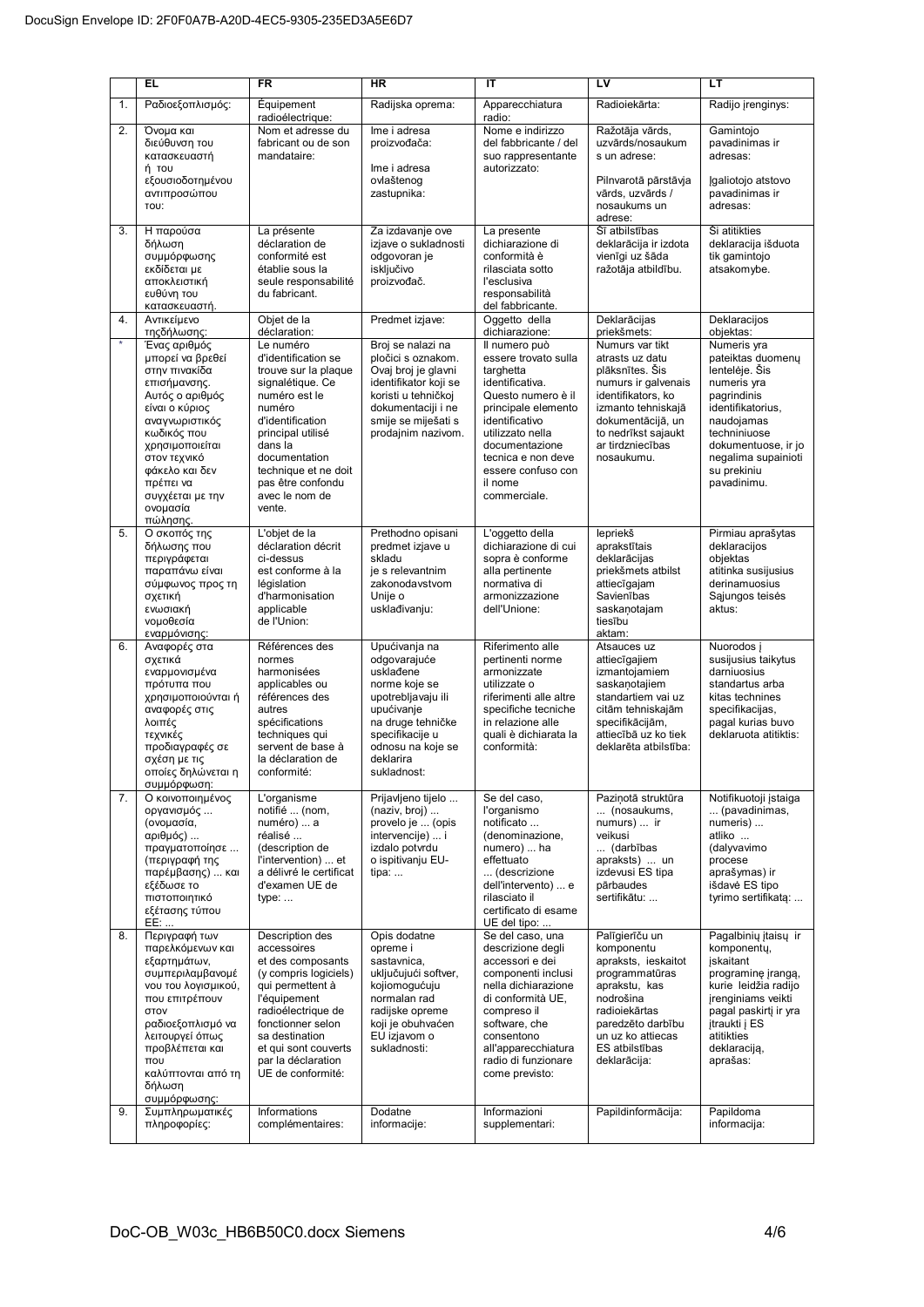|          | HU                                                                                                                                                                                                                                            | <b>MT</b>                                                                                                                                                                                                                                    | <b>NL</b>                                                                                                                                                                                                                                 | <b>PL</b>                                                                                                                                                                                                                                                                | PT                                                                                                                                                                                                                                                          | <b>RO</b>                                                                                                                                                                                                                                           |
|----------|-----------------------------------------------------------------------------------------------------------------------------------------------------------------------------------------------------------------------------------------------|----------------------------------------------------------------------------------------------------------------------------------------------------------------------------------------------------------------------------------------------|-------------------------------------------------------------------------------------------------------------------------------------------------------------------------------------------------------------------------------------------|--------------------------------------------------------------------------------------------------------------------------------------------------------------------------------------------------------------------------------------------------------------------------|-------------------------------------------------------------------------------------------------------------------------------------------------------------------------------------------------------------------------------------------------------------|-----------------------------------------------------------------------------------------------------------------------------------------------------------------------------------------------------------------------------------------------------|
| 1.       | Rádióberendezés:                                                                                                                                                                                                                              | It-tagħmir tar-radju:                                                                                                                                                                                                                        | Radioapparatuur:                                                                                                                                                                                                                          | Urządzenie<br>radiowe:                                                                                                                                                                                                                                                   | Equipamento de<br>rádio:                                                                                                                                                                                                                                    | Echipamentele<br>radio:                                                                                                                                                                                                                             |
| 2.       | A gyártó vagy<br>meghatalmazott<br>képviselőjének<br>neve és címe:                                                                                                                                                                            | L-isem u l-indirizz<br>tal-manifattur jew<br>tar-rappreżentant<br>awtorizzat tiegħu:                                                                                                                                                         | Naam en adres van<br>de fabrikant of zijn<br>geautoriseerde<br>vertegenwoordiger:                                                                                                                                                         | Nazwa i adres<br>producenta lub jego<br>upoważnionego<br>przedstawiciela:                                                                                                                                                                                                | Nome e endereço<br>do fabricante ou do<br>respetivomandatári<br>O.                                                                                                                                                                                          | Denumirea și<br>adresa<br>producătorului:<br>Denumirea si<br>adresa<br>reprezentantului<br>autorizat:                                                                                                                                               |
| 3.       | Ezt a megfelelőségi<br>nyilatkozatot<br>a gyártó<br>kizárólagos<br>felelőssége mellett<br>adják ki.                                                                                                                                           | Din id-dikjarazzjoni<br>tal-konformità<br>tinhareg taht ir-<br>responsabbiltà<br>unika tal-manifattur.                                                                                                                                       | Deze<br>conformiteitsverklar<br>ing is afgegeven<br>onder volledige<br>verantwoordelijkhei<br>d van de fabrikant.                                                                                                                         | Niniejszą<br>deklarację<br>zgodności<br>wydaje się na<br>wyłączną<br>odpowiedzialność<br>producenta.                                                                                                                                                                     | A presente<br>declaração de<br>conformidade<br>é emitida sob a<br>exclusiva<br>responsabilidade<br>do fabricante.                                                                                                                                           | Prezenta declarație<br>de conformitate<br>este emisă pe<br>răspunderea<br>exclusivă<br>a producătorului.                                                                                                                                            |
| 4.       | A nyilatkozat<br>tárgya:                                                                                                                                                                                                                      | L-għan tad-<br>dikjarazzjoni:                                                                                                                                                                                                                | Doel van de<br>verklaring:                                                                                                                                                                                                                | Przedmiot<br>deklaracji:                                                                                                                                                                                                                                                 | Objeto da<br>declaração:                                                                                                                                                                                                                                    | Obiectul declarației:                                                                                                                                                                                                                               |
| $\star$  | A szám a<br>típustáblán<br>található. Ez a<br>szám a műszaki<br>dokumentációban<br>használt fő<br>azonosító, és nem<br>szabad<br>összetéveszteni az<br>értékesítési névvel.                                                                   | Number can be<br>found on the rating<br>plate. This number<br>is the main<br>identifier used in<br>the technical<br>documentation and<br>should not be<br>confused with the<br>sales name.                                                   | Het nummer kan<br>worden gevonden<br>op het typeplaatje.<br>Dit nummer is de<br>identificatie gebruikt<br>in de technische<br>documentatie en<br>mag niet verward<br>worden met de<br>verkoopnaam.                                        | Numer znajduje się<br>na tabliczce<br>znamionowej i<br>służy jako główny<br>identyfikator w<br>dokumentacji<br>technicznej. Nie<br>należy mylić tego<br>numeru z nazwą<br>produktu.                                                                                      | Número pode ser<br>encontrado na<br>chapa de<br>características.<br>Este número é o<br>principal<br>identificador<br>utilizado em<br>documentação<br>técnica e não<br>deverá ser<br>confundido com a<br>designação<br>comercial.                            | Numarul poate fi<br>gasit pe placuta de<br>evaluare. Acesta<br>reprezinta<br>principalul<br>identificator folosit<br>in documentatia<br>tehnica si nu poate<br>fi confundat cu<br>codul de vinzare.                                                 |
| 5.       | A fent ismertetett<br>nyilatkozat tárgya<br>megfelel a<br>vonatkozó uniós<br>harmonizációs<br>jogszabályoknak:                                                                                                                                | L-għan tad-<br>dikjarazzjoni<br>deskritt hawn fug<br>huwa konformi mal-<br>leģiżlazzjoni ta'<br>armonizzazzjoni<br>rilevanti tal-Unjon:                                                                                                      | Het hierboven<br>beschreven doel<br>van de verklaring is<br>in<br>overeenstemming<br>met de<br>desbetreffende<br>harmonisatiewetge<br>ving van de Unie:                                                                                   | Wymieniony<br>powyżej przedmiot<br>niniejszej deklaracji<br>jest zgodny<br>z odnośnymi<br>wymaganiami<br>unijnego<br>prawodawstwa<br>harmonizacyjnego:                                                                                                                   | O objeto da<br>declaração acima<br>mencionada<br>está em<br>conformidade com<br>a legislação<br>de harmonização<br>da União aplicável:                                                                                                                      | Obiectul declarației<br>descris mai sus<br>este în conformitate<br>cu legislatia<br>relevantă<br>de armonizare a<br>Uniunii:                                                                                                                        |
| 6.       | Az alkalmazott<br>harmonizált<br>szabványokra való<br>hivatkozás, vagy<br>azokra az egyéb<br>műszaki<br>előírásokra való<br>hivatkozás,<br>amelyekkel<br>kapcsolatban<br>megfelelőségi<br>nyilatkozatot<br>tettek:                            | Ir-referenzi għall-<br>istandards<br>armonizzati<br>rilevanti li ntużaw,<br>jew ir-referenzi<br>qhall-<br>ispecifikazzjonijiet<br>teknići I-oħrajn li<br>skonthom ged tigi<br>ddikjarata<br>I-konformità:                                    | Vermelding van de<br>toegepaste<br>relevante<br>geharmoniseerde<br>normen of van de<br>andere technische<br>specificaties<br>waarop<br>de<br>conformiteitsverklar<br>ing betrekking<br>heeft:                                             | Odwołania do<br>odnośnych norm<br>zharmonizowanych,<br>które zastosowano,<br>lub do innych<br>specyfikacji<br>technicznych, w<br>stosunku do<br>których<br>deklarowana jest<br>zgodność:                                                                                 | Referências às<br>normas<br>harmonizadas<br>aplicáveis utilizadas<br>ou às outras<br>especificações<br>técnicas em<br>relação às quais a<br>conformidade é<br>declarada:                                                                                    | Trimiterile la<br>standardele<br>armonizate<br>relevante folosite<br>sau trimiterile la<br>alte specificații<br>tehnice în legătură<br>cu care se<br>declară<br>conformitatea:                                                                      |
| 7.       | A(z)  (nevű,<br>számú)<br>bejelentett<br>szervezet adott<br>esetben elvégezte<br>a(z)  (a)<br>beavatkozás<br>ismertetése) , és<br>a következő EU-<br>típusvizsgálati<br>tanúsítványt adta<br>ki:                                              | Meta applikabbli, il-<br>korp notifikat  (I-<br>isem, in-numru)<br>wettaq<br>(deskrizzjoni<br>tal-intervent)  u<br>hareg ic-certifikat<br>tal-eżami tat-tip tal-<br>UE:                                                                      | De aangeschreven<br>instantie  (naam,<br>nummer)<br>heeft een<br>(beschrijving van<br>de<br>werkzaamheden)<br>uitgevoerd en het<br>certificaat van EU-<br>typeonderzoek<br>afgegeven:                                                     | W stosownych<br>przypadkach,<br>jednostka<br>notyfikowana<br>(nazwa,<br>numer)<br>przeprowadziła<br>(opis interwencji)<br>i wydała certyfikat<br>badania typu UE:                                                                                                        | Se aplicável, o<br>organismo<br>notificado: (nome,<br>número)<br>efetuou<br>(descrição da<br>intervenção) e<br>emitiu o certificado<br>de exame UE de<br>tipo:                                                                                              | Organismul<br>notificat<br>(denumire.<br>număr)  a<br>efectuat<br>(descrierea<br>interventiei) si a<br>emis certificatul de<br>examinare UE de<br>tip:                                                                                              |
| 8.<br>9. | Adott esetben a<br>tartozékok és<br>alkatrészek leírása,<br>ideértve a<br>rádióberendezés<br>rendeltetésszerű<br>használatát<br>lehetővé tévő és az<br>EU-megfelelőségi<br>nyilatkozat<br>hatályába<br>tartozó szoftvereket<br>is:<br>További | Fejn applikabbli,<br>deskrizzjoni tal-<br>accessorji u il-<br>komponenti, inkluż<br>is-softwer, li<br>jippermettu t-<br>tagħmir<br>tar-radju jopera kif<br>intiż u koperti mid-<br>dikjarazzjoni tal-<br>konformità tal-UE:<br>Informazzjoni | beschrijving van<br>de accessoiren en<br>onderdelen,<br>met inbegrip van<br>software, die het<br>mogelijk maken dat<br>de radioapparatuur<br>functioneert zoals<br>bedoeld onder de<br>EU-<br>conformiteitsverklar<br>ing:<br>Aanvullende | W stosownych<br>przypadkach, opis<br>elementów<br>dodatkowych lub<br>komponentów, w<br>tym<br>oprogramowania,<br>które umożliwiają<br>działanie<br>urządzenia<br>radiowego zgodnie<br>z przeznaczeniem<br>i które są objęte<br>deklaracją<br>zgodności UE:<br>Informacje | Se aplicável,<br>descrição dos<br>acessórios e/ou<br>componentes,<br>incluindo o<br>software, que<br>permitem que o<br>equipamento de<br>rádio funcione<br>conforme o<br>pretendido,<br>abrangidos<br>pela declaração UE<br>de conformidade:<br>Informações | O descriere a<br>accesoriilor si<br>componentelor,<br>inclusiv a<br>produselor<br>software, care<br>permit<br>echipamentelor<br>radio să<br>funcționeze<br>corespunzător și<br>care sunt incluse în<br>declaratia de<br>conformitate:<br>Informatii |
|          | információk:                                                                                                                                                                                                                                  | addizzjonali:                                                                                                                                                                                                                                | informatie:                                                                                                                                                                                                                               | dodatkowe:                                                                                                                                                                                                                                                               | complementares:                                                                                                                                                                                                                                             | suplimentare:                                                                                                                                                                                                                                       |